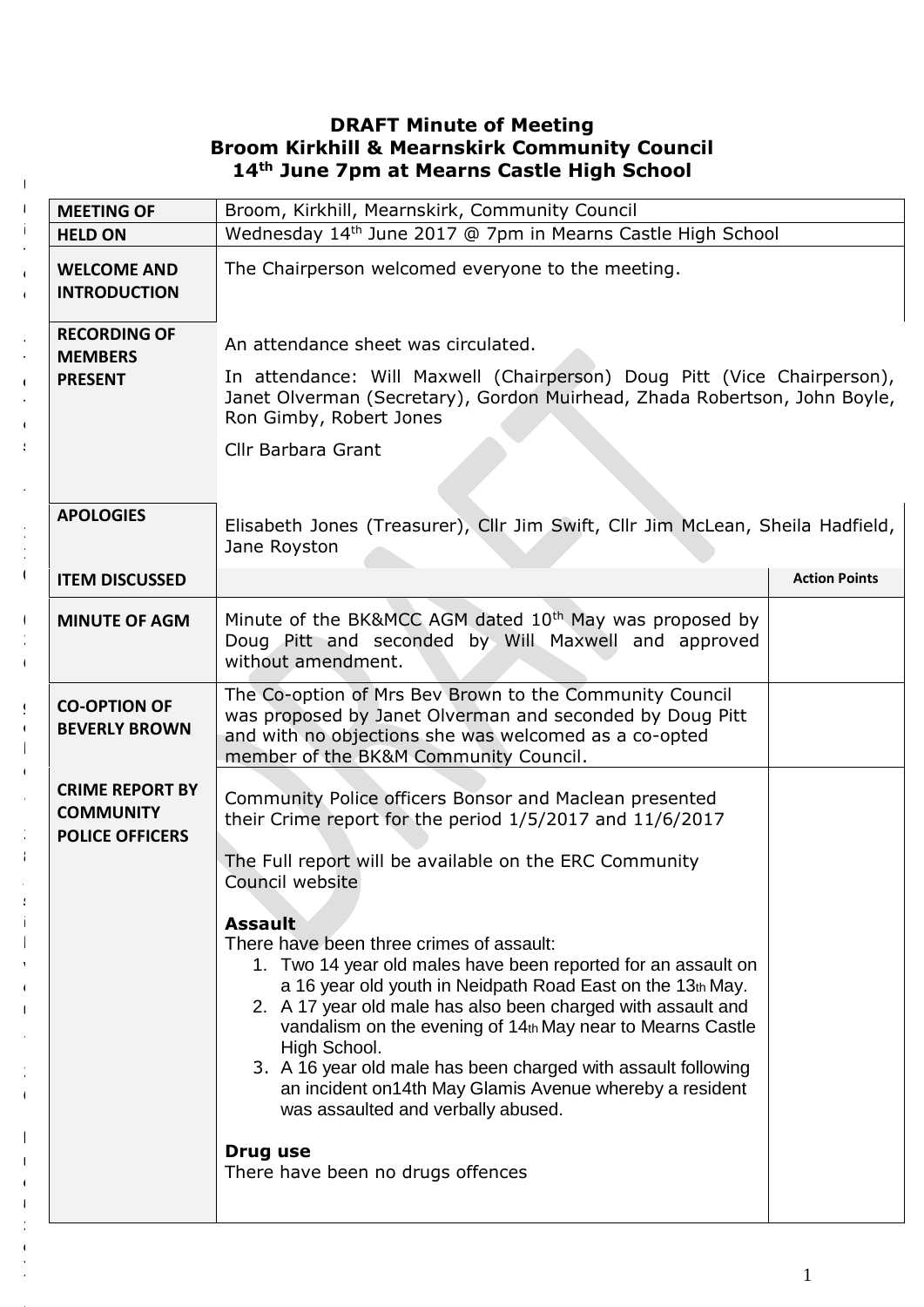| <b>Drunk and Disorderly Behaviour</b><br>There has been an increase in the number of calls relating to<br>youth disorder in the residential streets between Mearns<br>Road and Mearns Castle High School. No specific crime<br>reports but aware of reports from residents around Broom<br>shops and Ayr Road |            |
|---------------------------------------------------------------------------------------------------------------------------------------------------------------------------------------------------------------------------------------------------------------------------------------------------------------|------------|
| <b>House break ins and Theft</b><br>There have been a number of house break-ins reported.                                                                                                                                                                                                                     |            |
| Residents are reminded to keep car keys hidden away, to<br>secure all doors allowing entry into a property, not only at<br>night, but throughout the day. We continue to receive reports<br>across East Renfrewshire of sneak-in thefts from dwelling<br>houses.                                              |            |
| Comments from the Community Councillors and Public                                                                                                                                                                                                                                                            |            |
| Doug Pitt raised aspects of traffic control, if we wish to<br>complain to whom do we direct complaints?                                                                                                                                                                                                       |            |
| The Police advised that our initial approach should be to the<br>East Renfrewshire Council (ERC).                                                                                                                                                                                                             |            |
| They also stated that if anyone was convicted for speeding it<br>would be contained in the crime report.                                                                                                                                                                                                      |            |
| Doug Pitt enquired what are the tactics to control speed in<br><b>Waterfoot Road?</b>                                                                                                                                                                                                                         |            |
| The Police advised they can monitor a specific road with<br>manual speed guns if there is a problem with speeding and<br>suggested contacting the Barrhead Police office with more<br>details.                                                                                                                | Doug Pitt  |
| We should first approach ERC and request erection of<br>signage.                                                                                                                                                                                                                                              |            |
| Cllr Grant enquired if it is just Waterfoot Road that is affected<br>and stated that because of the new school there must be<br>restrictions on this road because of volume of extra traffic.                                                                                                                 |            |
| Cllr Grant volunteered to ask the Roads Department what the<br>traffic signage provisions are going to be for Waterfoot Road.                                                                                                                                                                                 | Cllr Grant |
| Zhada Robertson enquired about the consultation I am<br>confused here - which consultation?                                                                                                                                                                                                                   |            |
| The Police advised that in Nov 2016 there was a change in<br>operational strategy. They introduced an online Public<br>Consultation to try and establish Local priorities. Results can<br>be viewed using the following link:                                                                                 |            |
| http://www.scotland.police.uk/about-us/decision-<br>making/public-consultation/local-policing-consultation/                                                                                                                                                                                                   |            |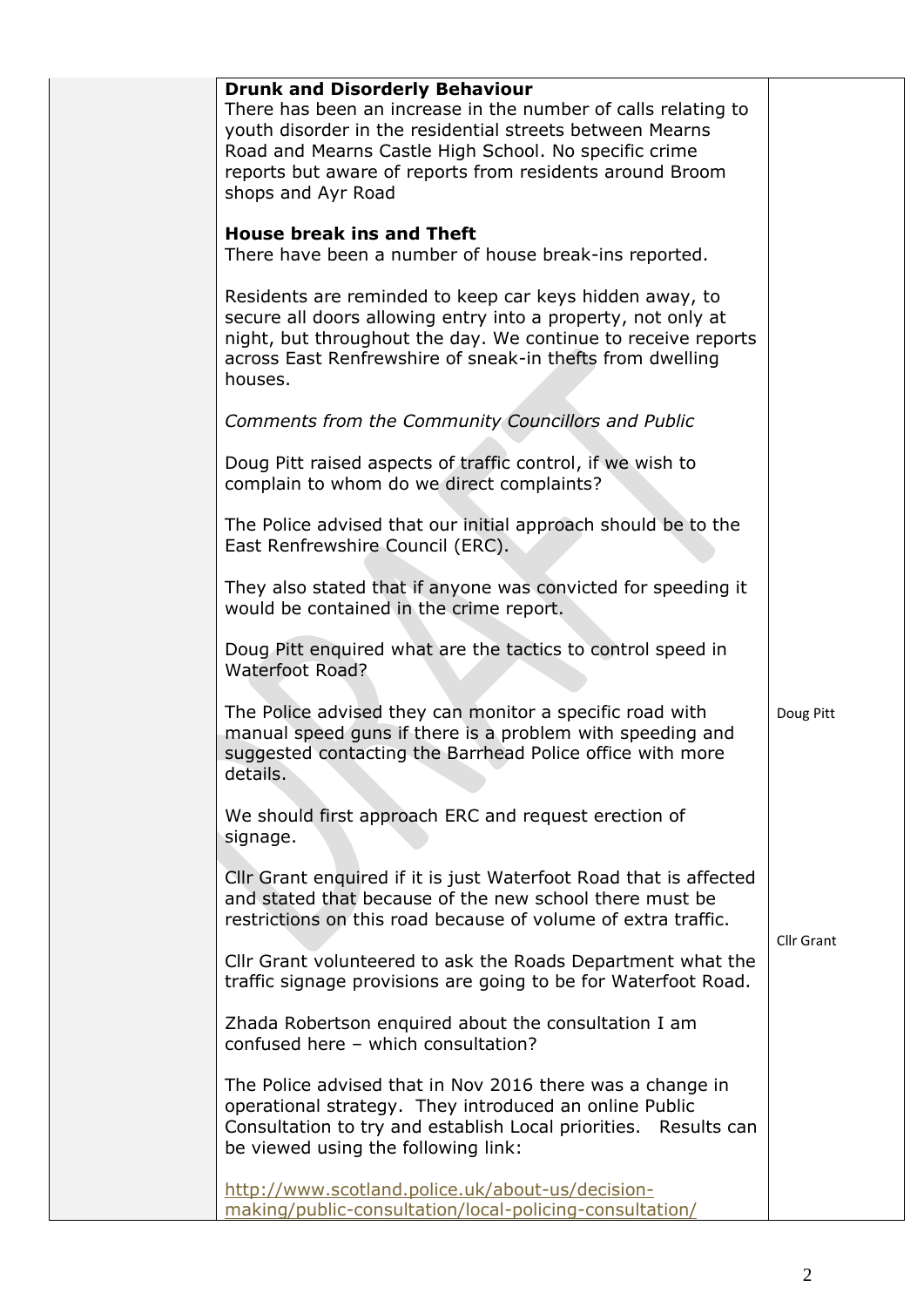|                                                                                                                          | Local incident and problem solving teams now have been<br>established that provide continuity of involvement within a<br>local community. The local teams have an improved<br>understanding of local issues and problems raised at CC<br>meetings.<br>Zhada offered to put a link to the consultation onto the CC<br>Facebook page.<br>The Chairperson mentioned a safety leaflet which was issued<br>to the CC which we will put on the CC section of the Council<br>Website<br>John Boyle enquired if there's a list of top 10 things to do to<br>keep your house safe.<br>Zhada Robertson reminded everyone to think very carefully<br>before advertising on Social Media that you are going on<br>holiday.<br>The Secretary to Contact Sgt Morgenthaler to obtain links to<br>Police information. | Zhada Robertson<br>Janet Olverman |
|--------------------------------------------------------------------------------------------------------------------------|-------------------------------------------------------------------------------------------------------------------------------------------------------------------------------------------------------------------------------------------------------------------------------------------------------------------------------------------------------------------------------------------------------------------------------------------------------------------------------------------------------------------------------------------------------------------------------------------------------------------------------------------------------------------------------------------------------------------------------------------------------------------------------------------------------|-----------------------------------|
| <b>RESIGNATION</b><br><b>FROM</b><br><b>COMMUNITY</b><br><b>COUNCIL</b>                                                  | At the end of our AGM Syed Mahdi Hasan tendered his<br>resignation from the Community Council. The Committee<br>accepted his resignation.                                                                                                                                                                                                                                                                                                                                                                                                                                                                                                                                                                                                                                                             |                                   |
| <b>REPORT ON</b><br><b>PLANNING SUB</b><br><b>GROUP AND</b><br><b>PLANNING</b><br><b>APPLICATIONS</b><br><b>RECEIVED</b> | Janet Olverman presented a brief report<br>The Planning Sub-group are now included in the circulation of<br>the Weekly planning list generated by the Planning<br>Department of ERC. There is nothing requiring comment from<br>the Community Council at this time.<br>However the public may be interested to become aware of<br>the new planning application submitted by Gladman<br>Developments to build 200 houses on Greenbelt land in<br>Waterfoot cited as<br>2017/0367/TP   Proposed residential development<br>including affordable housing, local retail, community<br>facilities and associated engineering works (major)<br>(planning permission in principle)   Site Adjacent To<br>West Of 207-302 Glasgow Road Waterfoot East<br>Renfrewshire.                                        |                                   |
|                                                                                                                          | Wherein Gladman Developers have submitted an application<br>for Planning Permission to erect 200 new homes on the<br>greenbelt corridor between Waterfoot and Newton Mearns.<br>The BKMCC notes that the site is NOT included for<br>development within the approved Local Development Plan.                                                                                                                                                                                                                                                                                                                                                                                                                                                                                                          |                                   |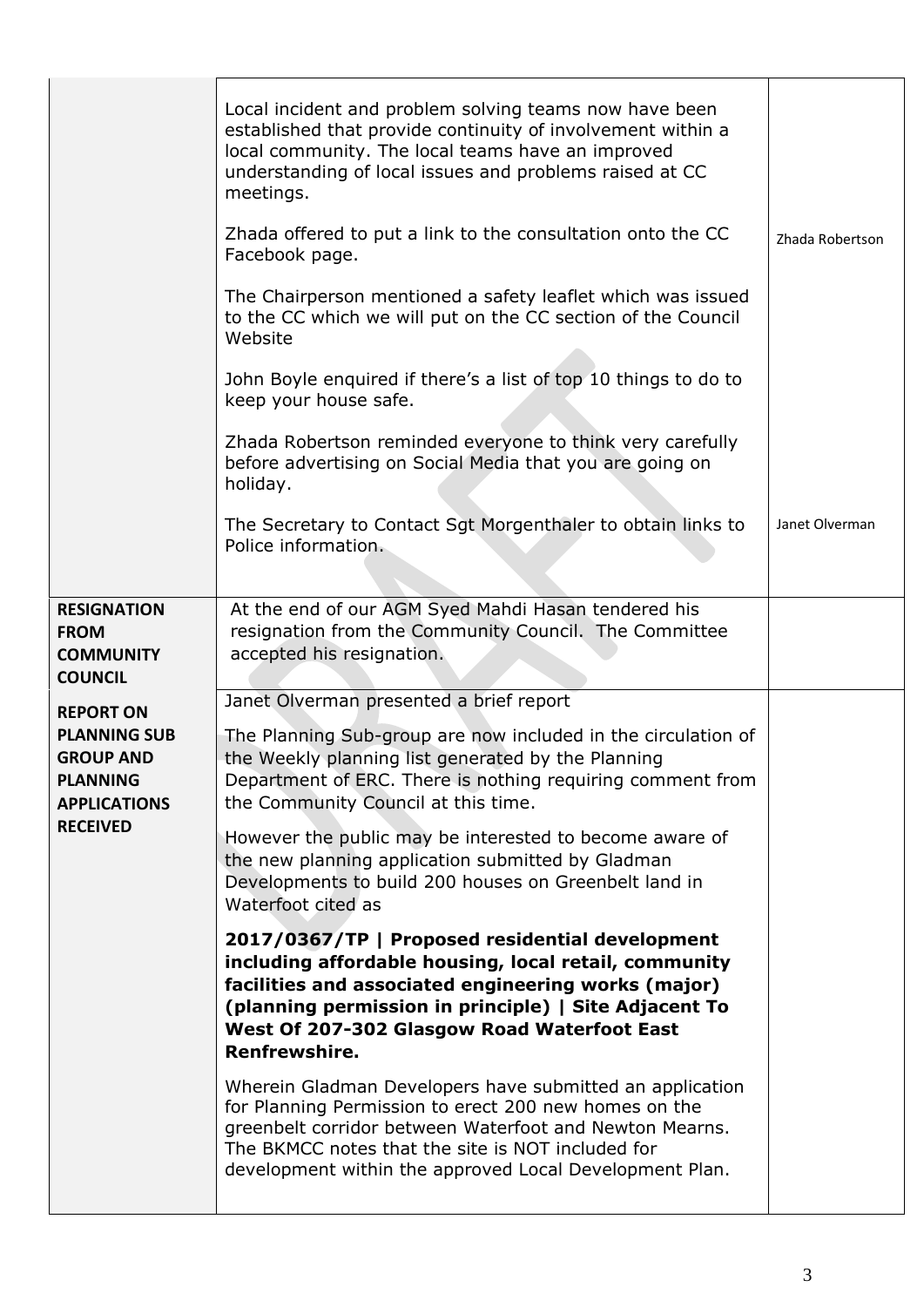|                                                                                                        | <b>Maidenhill Development</b>                                                                                                                                                                                                                                                                                                                                                                                                                                                                                                                                                                                                                                                                                                                                                                                                                                                                                                                                                                                                                                                              |  |
|--------------------------------------------------------------------------------------------------------|--------------------------------------------------------------------------------------------------------------------------------------------------------------------------------------------------------------------------------------------------------------------------------------------------------------------------------------------------------------------------------------------------------------------------------------------------------------------------------------------------------------------------------------------------------------------------------------------------------------------------------------------------------------------------------------------------------------------------------------------------------------------------------------------------------------------------------------------------------------------------------------------------------------------------------------------------------------------------------------------------------------------------------------------------------------------------------------------|--|
|                                                                                                        | Following the Planning Application Committee narrowly<br>approving this development without finalising the<br>drainage/sewerage issues, the Sub-planning group met with<br>the Newton Mearns Residents Flood Prevention Group to offer<br>support and to see if there is anything that can be done now.                                                                                                                                                                                                                                                                                                                                                                                                                                                                                                                                                                                                                                                                                                                                                                                    |  |
|                                                                                                        | In this regard the NMRFPG are going to give an update later<br>in this meeting.                                                                                                                                                                                                                                                                                                                                                                                                                                                                                                                                                                                                                                                                                                                                                                                                                                                                                                                                                                                                            |  |
| <b>TREASURER'S</b><br><b>REPORT</b>                                                                    | In the absence of the Treasurer we were asked to note that<br>we have now received the money from ERC and our bank<br>account has a balance of £508.                                                                                                                                                                                                                                                                                                                                                                                                                                                                                                                                                                                                                                                                                                                                                                                                                                                                                                                                       |  |
| <b>DEVELOPMENT OF</b><br><b>A WEBSITE</b>                                                              | Update from Zhada Robertson<br>We have a Facebook page up and running which can be<br>accessed using the following link<br>https://www.facebook.com/Broom-Kirkhill-Mearnskirk-<br>Community-Council-537287183328895/<br>It's important for the Community Council to have a more<br>digital presence and the intention would be to contain links to<br>the other community groups within our area.<br>We will also include links to the East Renfrewshire Council<br>Community Council Web site page.<br>It is still in the development stage and we are open for<br>feedback.                                                                                                                                                                                                                                                                                                                                                                                                                                                                                                              |  |
| <b>REPORT ON</b><br><b>IMPROVING</b><br><b>PARKING IN</b><br><b>SCOTLAND A</b><br><b>CONSULTATION"</b> | The Chairperson presented a comprehensive report on the<br>Parking in Scotland Consultation.<br>In May 2015, Sandra White MSP introduced a Member's Bill<br>entitled, "The Footway Parking and Double Parking (Scotland)<br>Bill" intended to introduce prohibitions on pavement parking,<br>parking at dropped kerbs and double parking, as well as to<br>clarify the laws surrounding parking within East Renfrewshire<br>and Scotland.<br>This consultation is open to all and the deadline for responses<br>is 30th June 2017.<br>This consultation paper seeks views on how we can address<br>the issue of pavement parking, as well as views on how best<br>to manage disabled parking provision, and determining what<br>parking incentives local authorities can provide for the uptake<br>of ultra-low emission vehicles.<br>The purpose of this Bill is to clarify and enhance the law<br>regarding parking on pavements/ kerbs. It is not currently<br>illegal to park on pavements in Scotland. However it is an<br>offence to drive on the pavement. It is also an offence to |  |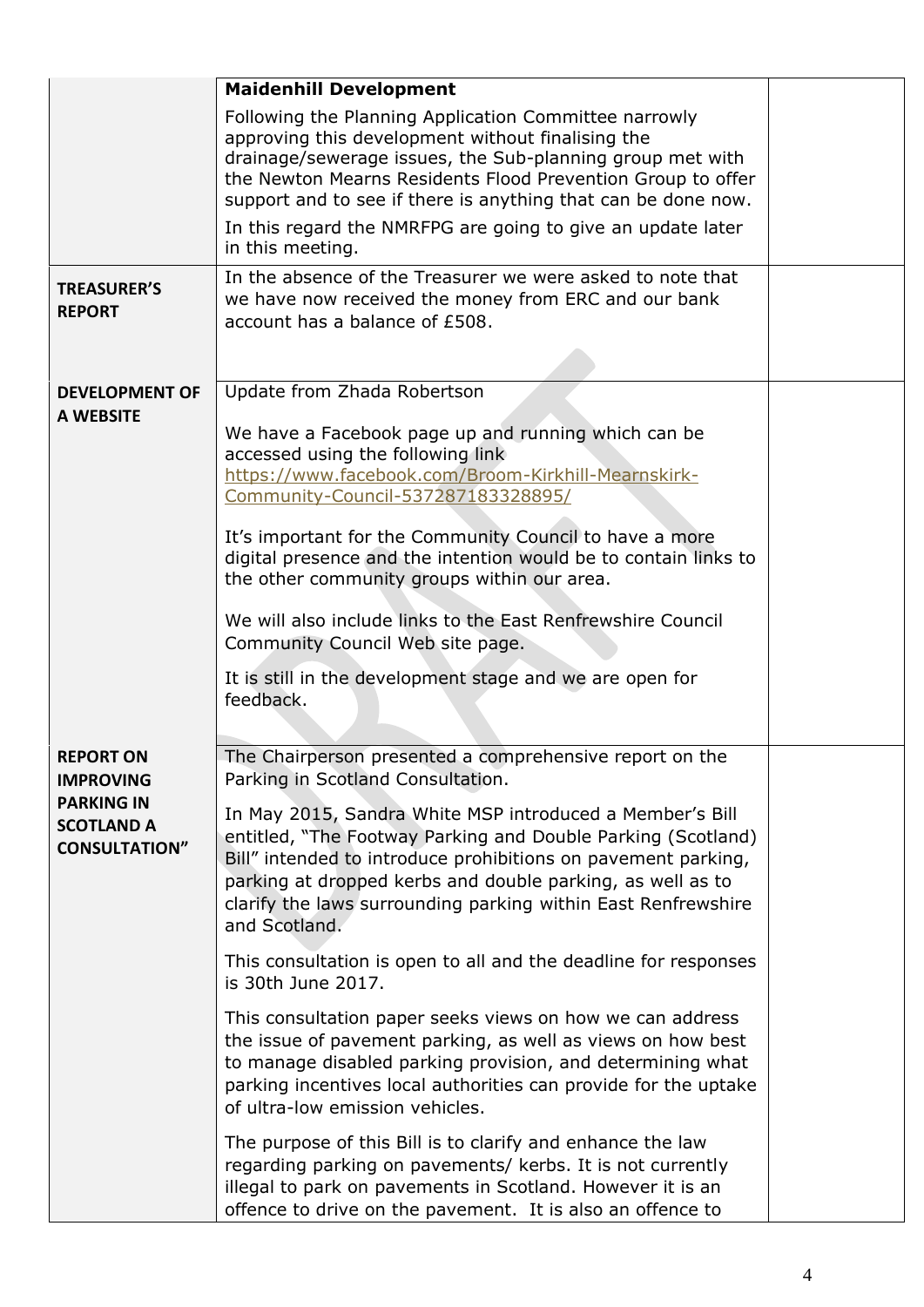|                                               | leave anything in the road which prevents safe passage.                                                                                                                                           |                 |
|-----------------------------------------------|---------------------------------------------------------------------------------------------------------------------------------------------------------------------------------------------------|-----------------|
|                                               | There is a questionnaire to complete online and we would<br>encourage as many as possible to submit their responses<br>using the following link:                                                  |                 |
|                                               | https://consult.scotland.gov.uk/road-policy/improving-<br>parking-in-scotland/consultation/                                                                                                       |                 |
|                                               | ERC does have powers to specify restrictions within specific<br>areas.                                                                                                                            |                 |
|                                               | <b>Comments from Community Councillors</b>                                                                                                                                                        |                 |
|                                               | Doug Pitt enquired how do you park on a pavement without<br>driving onto it?                                                                                                                      |                 |
|                                               | John Boyle commented that many streets are too narrow<br>where you can't get past if you don't park on the pavement.                                                                              |                 |
|                                               | He suggested that perhaps you could be permitted to park on<br>the pavements providing you leave enough space for a<br>buggy/wheelchair to get past.                                              |                 |
|                                               | <b>Public Comment</b>                                                                                                                                                                             |                 |
|                                               | When a Council put in a drop curb they should have double<br>yellow lines on them to prevent people parking on them.<br>This restricts the ability of disabled people to access the<br>pavements. |                 |
|                                               | A lot of the problems arise with enforcement $-$ ERC are<br>wanting more power to enforce parking.                                                                                                |                 |
|                                               | Will Maxwell to prepare a draft response from the Community<br>Council to be submitted.                                                                                                           | Will Maxwell    |
|                                               | Zhada Robertson to put link on Facebook page.                                                                                                                                                     | Zhada Robertson |
|                                               | Will Maxwell to circulate the electronic document                                                                                                                                                 | Will Maxwell    |
| <b>PRESENTATION BY</b><br><b>JOHN SHELTON</b> | The Chairperson introduced John Shelton ERC, Green<br>Network Officer for ERC who gave a presentation about the<br>Shawwood Greenspace Enhancement Project.                                       |                 |
|                                               | He has a responsibility for developing and enhancing green<br>spaces and encouraging community involvement.                                                                                       |                 |
|                                               | John explained the ideas behind this project.                                                                                                                                                     |                 |
|                                               | The plan is to                                                                                                                                                                                    |                 |
|                                               | Increase diversity                                                                                                                                                                                |                 |
|                                               | Increase visual interest                                                                                                                                                                          |                 |
|                                               | New opportunities for recreation<br>٠                                                                                                                                                             |                 |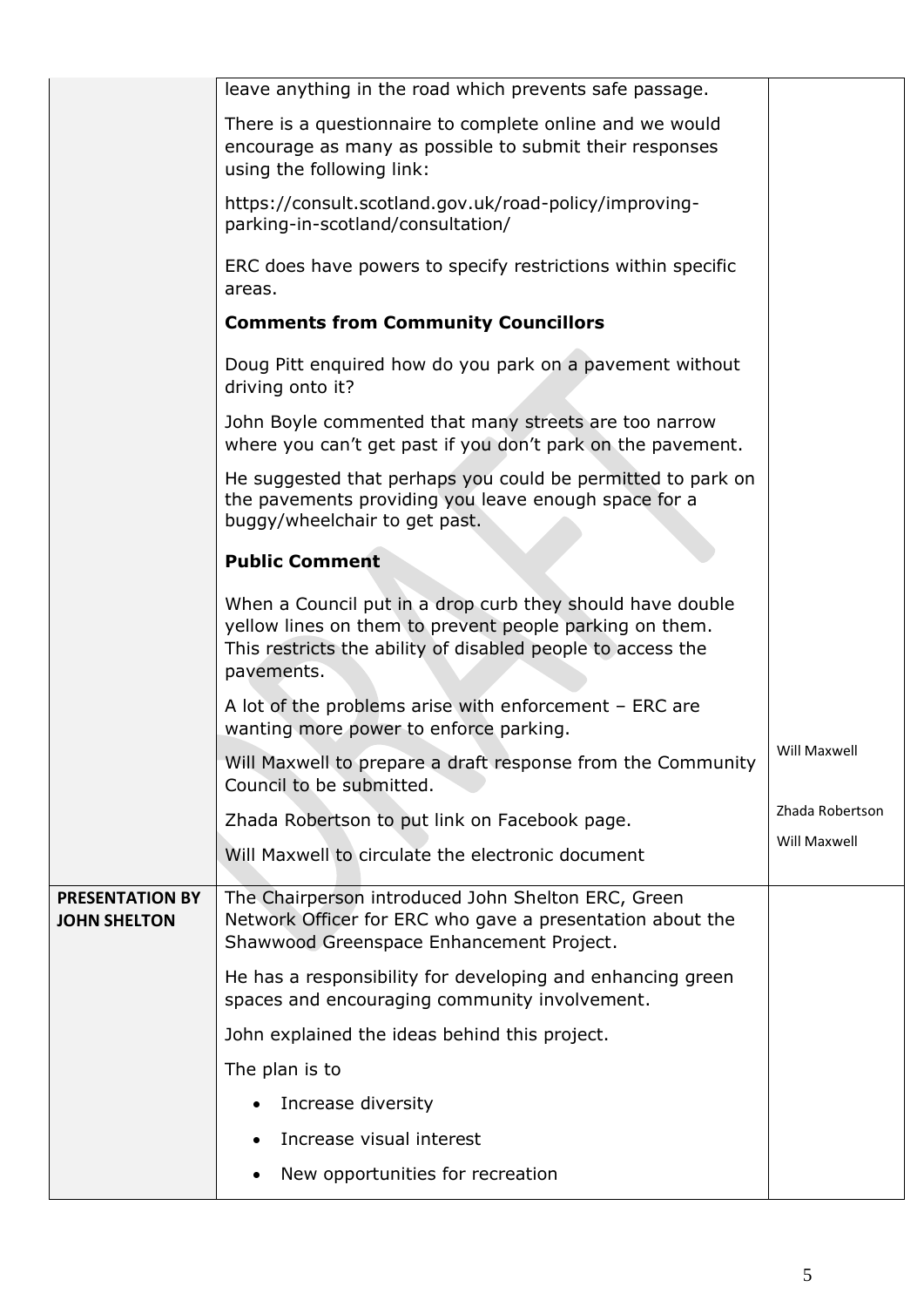| Encourage local people to get involved.<br>$\bullet$                                                                                                                                         |  |
|----------------------------------------------------------------------------------------------------------------------------------------------------------------------------------------------|--|
| This Greenspace is valuable in order to retain flood waters<br>protecting downstream properties.                                                                                             |  |
| It provides a quality greenspace for people to enjoy.                                                                                                                                        |  |
| ERC put out a community consultation to discover what<br>people liked about the Shawwood greenspace. They received<br>157 responses with the majority in support of the proposed<br>changes. |  |
| Most of respondents want to stay up to date with plans and<br>some offered to assist by sponsoring tree planting.                                                                            |  |
| What happens next?                                                                                                                                                                           |  |
| ERC took a decision to take forward enhancements as there<br>was sufficient support.                                                                                                         |  |
| Some of the proposed enhancements are:                                                                                                                                                       |  |
| <b>Creation Wildlife Meadow</b>                                                                                                                                                              |  |
| Upgrading footpaths                                                                                                                                                                          |  |
| Enhanced tree planting                                                                                                                                                                       |  |
| Wider wildlife margins<br>$\bullet$                                                                                                                                                          |  |
| Planting more mature Lime trees to line the Mearns Road<br>corridor.                                                                                                                         |  |
| So far nearly 300 trees have been planted.                                                                                                                                                   |  |
| Unfortunately the request to stop the regular cutting of grass<br>in green spaces has not yet filtered through to the ERC<br>Department of the Environment or grass cutters.                 |  |
| There is a lack of any grass roots community group keeping<br>an eye on the space and telling ERC what they want to<br>happen with this space.                                               |  |
| John Shelton enquired of the Community Council - How do<br>we encourage greater community involvement & ownership?                                                                           |  |
| <b>Questions from the Community Council</b>                                                                                                                                                  |  |
| Gordon Muirhead enquired by whom the land is owned?                                                                                                                                          |  |
| The land was gifted to the council by a landowner in the<br>1960's.                                                                                                                          |  |
| Gordon Muirhead expressed concern that the alterations<br>would no longer enable children to play freely as it's one of<br>the only places where children can safely kick a ball about.      |  |
| John Shelton responded that the plans do in fact leave<br>enough green space for children to play but also provides a                                                                        |  |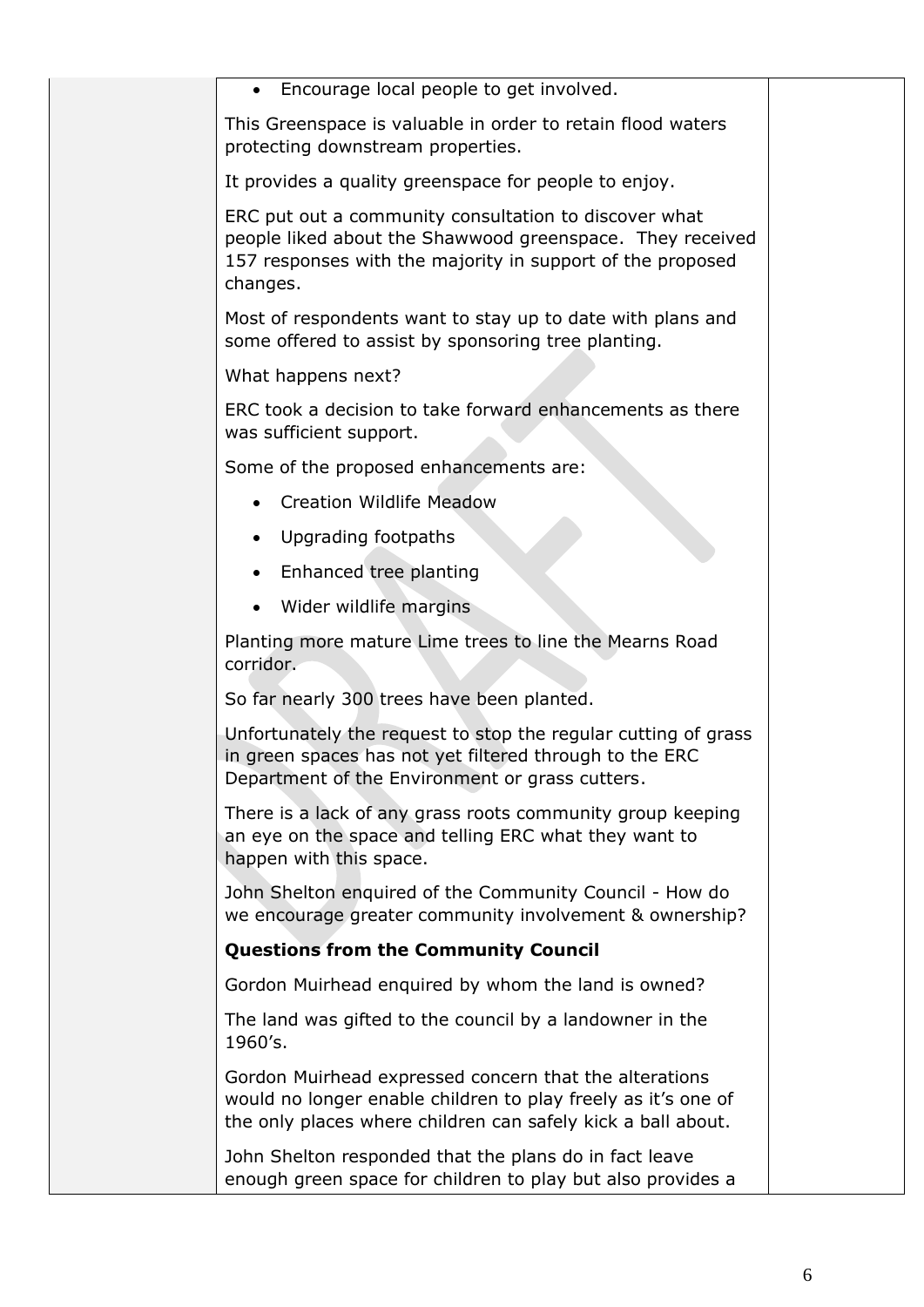|                                                                                | more interesting area for recreation.                                                                                                                                                                                                                                                                                                                                                                                                                                                          |           |
|--------------------------------------------------------------------------------|------------------------------------------------------------------------------------------------------------------------------------------------------------------------------------------------------------------------------------------------------------------------------------------------------------------------------------------------------------------------------------------------------------------------------------------------------------------------------------------------|-----------|
|                                                                                | <b>Question from public</b>                                                                                                                                                                                                                                                                                                                                                                                                                                                                    |           |
|                                                                                | Q. Is there a budget for this?                                                                                                                                                                                                                                                                                                                                                                                                                                                                 |           |
|                                                                                | A. ERC has no specific budget and there is a need to look for<br>funding and donations.                                                                                                                                                                                                                                                                                                                                                                                                        |           |
|                                                                                | Q. What about the other Newton Mearns Parks which badly<br>need upgrading. Why pick this one?                                                                                                                                                                                                                                                                                                                                                                                                  |           |
|                                                                                | A. It was decided to experiment with one of the greenspaces<br>and Shawwood Greenspace was selected.                                                                                                                                                                                                                                                                                                                                                                                           |           |
|                                                                                | There is a requirement for the Community Councils to<br>become involved and to encourage as many residents as<br>possible to assist.                                                                                                                                                                                                                                                                                                                                                           | Rob Jones |
|                                                                                | Robert Jones volunteered as the CC member to support the<br>Greenspace initiative                                                                                                                                                                                                                                                                                                                                                                                                              |           |
|                                                                                | Ron Gimby proposed putting on the agenda for next time in<br>order to discuss more fully.                                                                                                                                                                                                                                                                                                                                                                                                      |           |
| <b>UPDATE ON</b><br><b>MAIDENHILL</b><br><b>PLANNING</b><br><b>APPLICATION</b> | The Chairperson introduced Dr. Bradnam of the Newton<br>Mearns Residents Flood Prevention Group who gave an<br>update on the Planning Application for the Maidenhill<br>development.                                                                                                                                                                                                                                                                                                           |           |
|                                                                                | Dr. Bradnam expressed concern that objections the NMRFPG<br>raised were not mentioned in the Handling report. They<br>wrote to the Chief Executive to point this out but this<br>Planning application was passed by a slim margin of 4/3 on<br>$2nd$ June $2017$                                                                                                                                                                                                                               |           |
|                                                                                | The presentation was intended to highlight the issues<br>concerning the whole determination process.                                                                                                                                                                                                                                                                                                                                                                                           |           |
|                                                                                | <b>Insurance</b><br>The first item brought to the NMRFPG's attention by a local<br>resident is House Insurance. An image was shown of a<br>resident's insurance premium quote from a widely recognised<br>insurer. The premium had increased from £256 pa (for a two<br>bedroom terraced house) to £1,400 pa. The Insurer<br>explained that they had done a flood risk assessment for the<br>postcode and have decided to charge this higher level of<br>premium. There is no right of appeal. |           |
|                                                                                | One of the members of the Planning Committee said this is a<br>material consideration and should be taken into account.                                                                                                                                                                                                                                                                                                                                                                        |           |
|                                                                                | At the Planning Applications Committee (2nd June 2017) the<br>Planning officer stated that Insurance isn't a material                                                                                                                                                                                                                                                                                                                                                                          |           |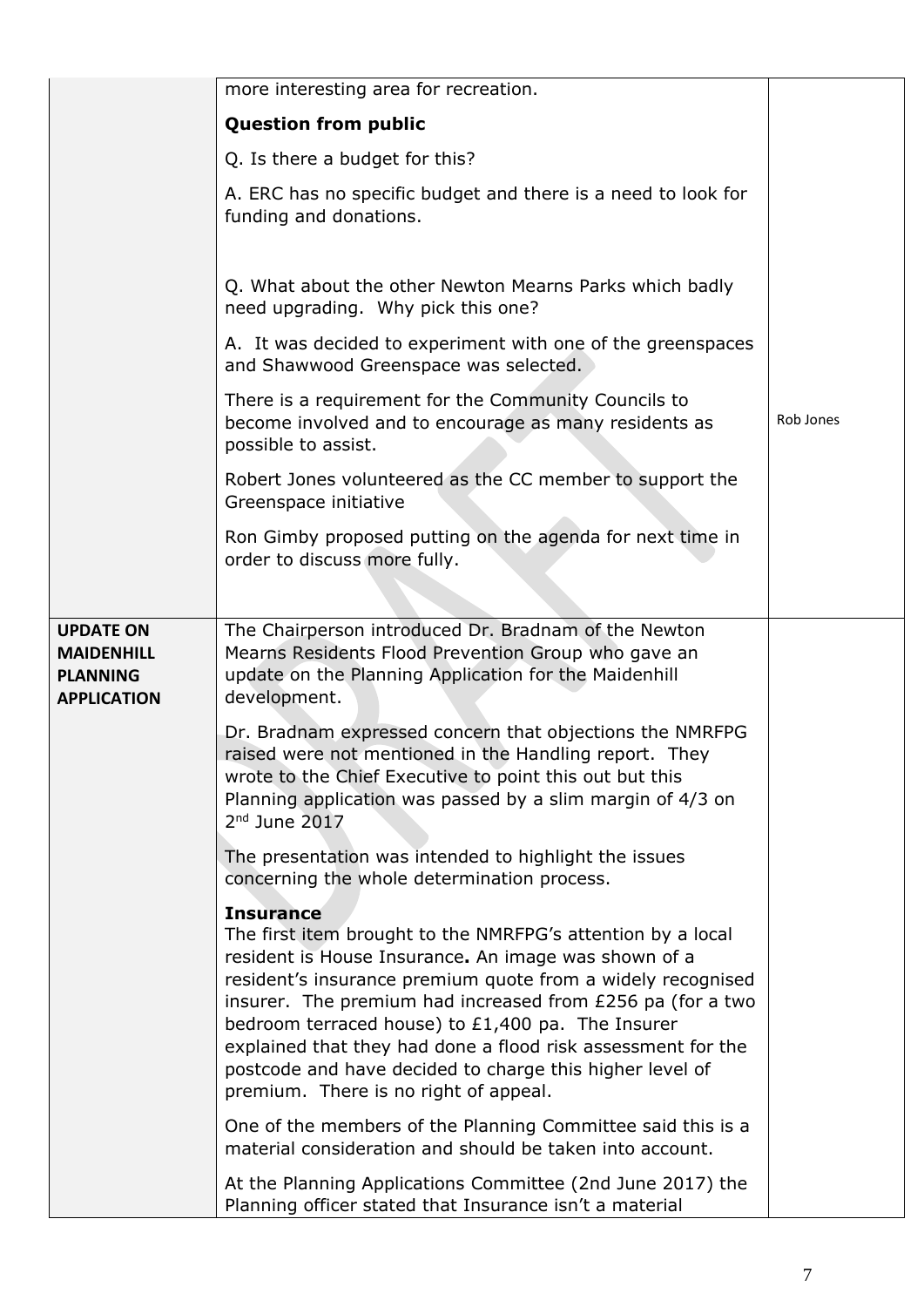| condition. BKMCC does not support that latter view.                                                                                                                                                                                           |  |
|-----------------------------------------------------------------------------------------------------------------------------------------------------------------------------------------------------------------------------------------------|--|
| Unfortunately in East Renfrewshire, members of the public<br>are not permitted to address the Planning Committee so they<br>were unable to correct this.                                                                                      |  |
| Another thing they should have taken into account is the<br>flood risk management strategies.                                                                                                                                                 |  |
| Sewer flood threats                                                                                                                                                                                                                           |  |
| Scottish Water Horizons have put together a Development<br>Impact Assessment (DIA) for how they are going to drain the<br>Maidenhill Development.                                                                                             |  |
| There are two 'preferred' options $-$ a cheap one (which the<br>developers have chosen) at a cost of £1.25m and an<br>expensive option at a cost of £2.65m.                                                                                   |  |
| However, the Planning Officer told the Planning Applications<br>Committee that there is only one option.                                                                                                                                      |  |
| The ideal solution would be to create new trunk sewer under<br>public roads and public greenspace which would be accessible<br>by mechanical digger.                                                                                          |  |
| However the developers want to upgrade the current pre-war<br>sewer which runs through people's gardens, under garages<br>and through the Mearns Village. This is despite the fact that<br>Planning Regulations have changed in the meantime. |  |
| The Planning officer told Councillors that she was unaware<br>that there is current flooding.                                                                                                                                                 |  |
| Planning officer told the councillors that you can put another<br>400 houses onto this sewer but couldn't say where it was<br>shown that this would not cause additional flooding.                                                            |  |
| Scottish Water have confirmed that there are some houses<br>draining into this sewer have experienced internal and garden<br>flooding.                                                                                                        |  |
| The people in Crookfur have complained about sewer flooding<br>for 20 years. Since then Scottish water have permitted the<br>building of Queensgate, Mearns Primary School and the top of<br>Hunter Drive, all connecting to this sewer.      |  |
| The ERC Council has asked the Councillors who are members<br>of the Planning Applications Committee to sign off or approve<br>that Developers may drain sewage from an additional 400<br>houses into this already over loaded sewer.          |  |
| The NMRFPG have been asking Scottish Water since<br>November 2016 how they are going to mitigate this and they<br>still haven't provided a solution. They said "don't worry<br>about it, it will be fine".                                    |  |
|                                                                                                                                                                                                                                               |  |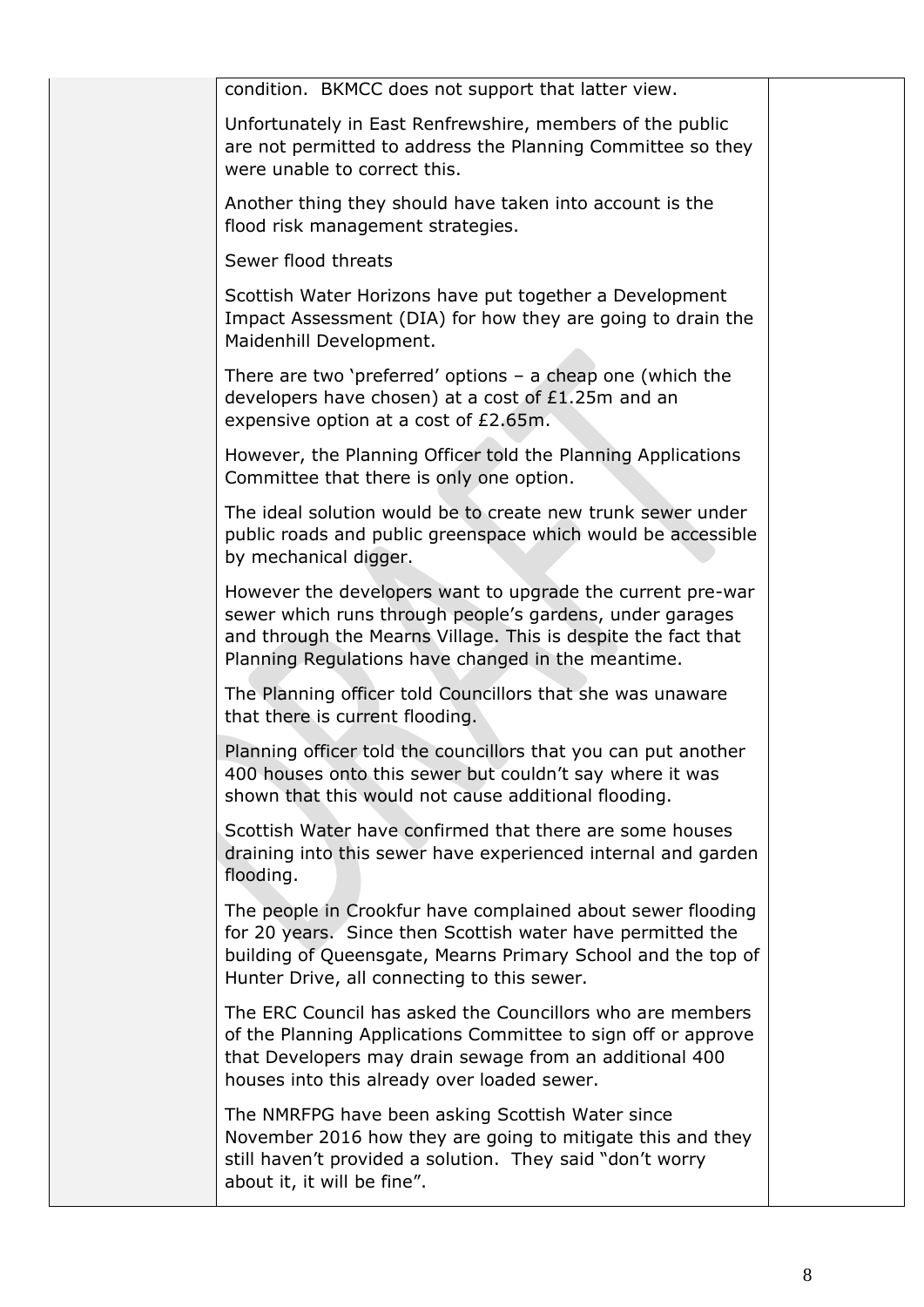| DIA says the sewer needs to be upgraded before building any<br>more houses.                                                                                                                                                                                                                                            |  |
|------------------------------------------------------------------------------------------------------------------------------------------------------------------------------------------------------------------------------------------------------------------------------------------------------------------------|--|
| SEPA asked people to report sewer flooding when it's<br>discharging into a burn - there is a number to call                                                                                                                                                                                                            |  |
| Telephone: 0800 80 70 60                                                                                                                                                                                                                                                                                               |  |
| This is a 24-hour service, SEPA will attend immediately.                                                                                                                                                                                                                                                               |  |
| If flooding occurs in a street, garden or home the number to<br>call is Scottish Water Customer Helpline - 0800 0778 778.                                                                                                                                                                                              |  |
| Affected households are advised to remember to take<br>photos.                                                                                                                                                                                                                                                         |  |
| The Planning officer said she hasn't seen any pictures of<br>sewer flooding. What is most perturbing in this circumstance<br>is that many previously submitted objections concerning this<br>development have contained pictures of sewer flooding.                                                                    |  |
| 109 individual objections have been submitted in the context<br>of this development and many of these contained<br>photographs of flooding. Had the Planning Officer not<br>reviewed these objections?                                                                                                                 |  |
| The Planning officer also said that ERC Council couldn't stop<br>Scottish Water doing something. ERC were powerless to say<br>no to Scottish Water. However the Scottish Government say<br>the Council does have the powers to say no if they think<br>flooding will occur as they are the Flood Prevention Authority. |  |
| Another issue not included in the Handling report or raised at<br>the Planning Committee meeting was the proposed sewer<br>connection point at Langrig Road, which is higher than the<br>roofline of adjacent properties and against planning policy.                                                                  |  |
| In the event of flooding the sewage will run down the hill into<br>the adjacent houses.                                                                                                                                                                                                                                |  |
| <b>Watercourses</b>                                                                                                                                                                                                                                                                                                    |  |
| All the pinch points on the receiving watercourse, the Shawlin<br>burn, should have been surveyed.                                                                                                                                                                                                                     |  |
| At the meeting the Planning Officer explained use of<br>sustainable drainage systems (SUDS) and greenfield run off<br>rates are required in order to determine their necessary<br>capacity to eliminate any risk of flooding.                                                                                          |  |
| New Councillors were told that ERC had produced a rigorous<br>report and said developers can release up to 8.0I/sec/ha the<br>Greenfield rate.                                                                                                                                                                         |  |
| This is not correct as the ERC Council run-off rate for<br>Maidenhill (LDP 1 and LDP 2) is less than 6.5I/sec/ha                                                                                                                                                                                                       |  |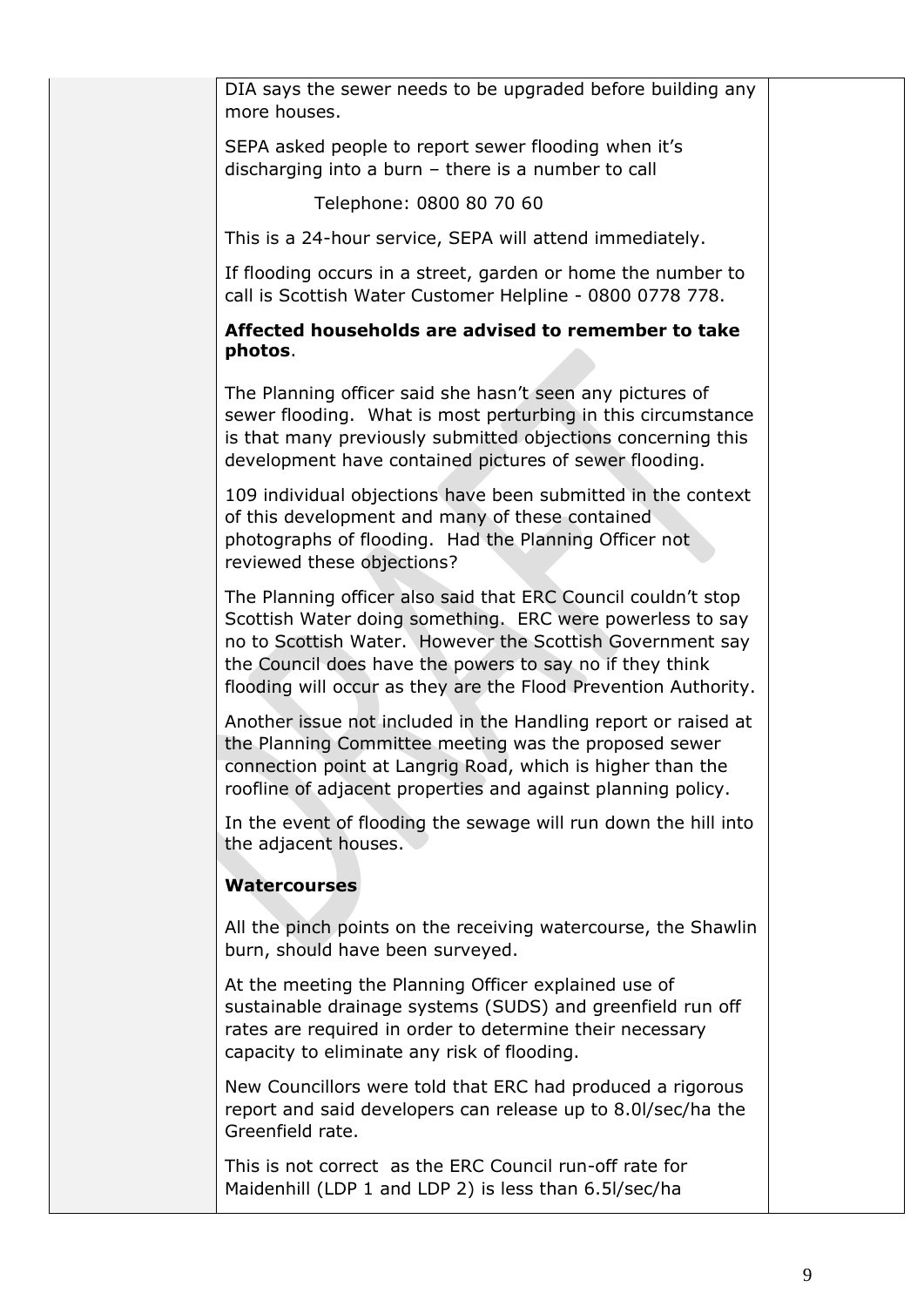| ERC have told the BK&MCC that previous flooding had been<br>caused by culverts not being looking after or maintained by<br>riparian owners.                                                                                                                                                                                                                                                 |  |
|---------------------------------------------------------------------------------------------------------------------------------------------------------------------------------------------------------------------------------------------------------------------------------------------------------------------------------------------------------------------------------------------|--|
| It is against Scottish Planning Policy to build on flood plains.<br>The Developers plan to build on/over a watercourse to which<br>SEPA objected. The Developers had told SEPA they are going<br>to cut off the water to this watercourse so it won't be a<br>problem.                                                                                                                      |  |
| SEPA eventually removed their objection but with conditions<br>they said the Council had to take their responsibility as Flood<br>Prevention Authority seriously and said that they didn't<br>entirely believe the developers data/information.                                                                                                                                             |  |
| Another of the NMRFPG's objections is that ERC did not<br>publish SEPA's original objection.                                                                                                                                                                                                                                                                                                |  |
| The issue of land-raising was not included in the handling<br>report nor was it presented to the PAC. In order to build<br>on/over this watercourse, the developers plan to raise the<br>land by 5 meters so that it will slope down towards the<br>properties in Wyvis Place.                                                                                                              |  |
| Councillors were told that the quoted run off rate restricted to<br>a once in two years occurrence. This is correct.                                                                                                                                                                                                                                                                        |  |
| For any further information please contact the NMRFPG on<br>their Facebook Page                                                                                                                                                                                                                                                                                                             |  |
| https://www.facebook.com/Newton-Mearns-Residents-Flood-<br>Prevention-Group-281631578618874/                                                                                                                                                                                                                                                                                                |  |
| The Chairperson advised that he and another member of the<br>Community Council attended the Planning Applications<br>Meeting and that he agreed with Dr. Bradnam's<br>representation of the way the meeting was handled. As a<br>result he proposes to submit a formal objection on behalf of<br>the Community council and would encourage the other<br>Community Council's to do the same. |  |
| <b>Questions from Community Councillors and the public</b>                                                                                                                                                                                                                                                                                                                                  |  |
| Who do we raise objections to?                                                                                                                                                                                                                                                                                                                                                              |  |
| They should be directed to Lorraine McMillan - Chief<br>Executive of East Renfrewshire Council                                                                                                                                                                                                                                                                                              |  |
| Zhada Robertson enquired what the current situation is.                                                                                                                                                                                                                                                                                                                                     |  |
| Dr. Bradnam advised that the NMRFPG have submitted formal<br>complaints about ERC's handling of complaints and their lack<br>of openness with information.                                                                                                                                                                                                                                  |  |
| There are a few scenarios:                                                                                                                                                                                                                                                                                                                                                                  |  |
| 1. The Chief Executive could call-in the planning                                                                                                                                                                                                                                                                                                                                           |  |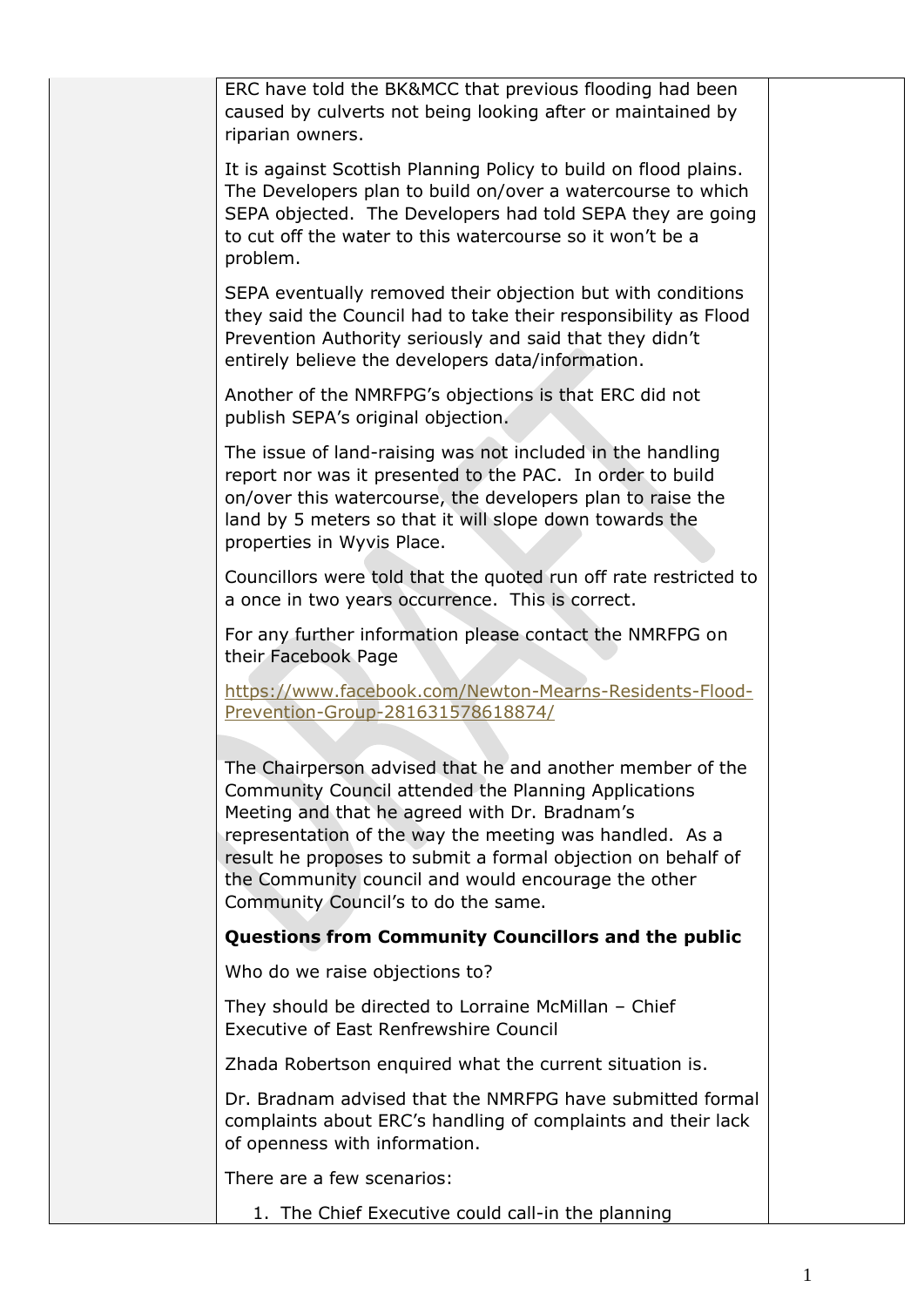| application.<br>2. The Government could call it in but that would require<br>something of National interest.                                                                                                                                                                                          |  |
|-------------------------------------------------------------------------------------------------------------------------------------------------------------------------------------------------------------------------------------------------------------------------------------------------------|--|
| However there are issues contravening the Aarhus<br>Convention which has been adopted by European Law.<br>http://ec.europa.eu/environment/aarhus/                                                                                                                                                     |  |
| A member of the public enquired what are the councillors<br>doing about not having their questions answered at the<br>Planning meeting.                                                                                                                                                               |  |
| Dr. Bradnam advised that a Councillor was very unhappy with<br>way the meeting was conducted and was going to submit a<br>complaint.                                                                                                                                                                  |  |
| A member of the public stated that she was appalled by the<br>way the meeting was conducted and this should not have<br>been heard at that time with brand new councillors who had<br>only been in office for a few days. She was concerned that<br>some councillors didn't ask any questions at all. |  |
| A member of the public suggested asking our MSP Jackson<br>Carlaw to help.                                                                                                                                                                                                                            |  |
| Dr Bradnam advised it would be well worthwhile contacting<br>all our list MSPs and also the new Conservative Westminster<br>MP.                                                                                                                                                                       |  |
| A member of the public enquired about taking legal action.                                                                                                                                                                                                                                            |  |
| Dr Bradnam indicated that this would be difficult and<br>explained that if any downstream flooding occurred due to<br>the development it would be the developers at fault, but<br>ultimately the cost would fall on the residents.                                                                    |  |
| For example with the Queensgate development, residents are<br>responsible for the Compensatory flood store as Scottish<br>water have not adopted it. Therefore the residents of<br>Queensgate will be liable for flooding Cheviot Drive.                                                              |  |
| For this development ERC refused to get the drainage<br>calculations checked. They could have asked for the drainage<br>calculations but Dr. Bradnam was advised that if they<br>checked them and made a mistake they would be liable for<br>any errors.                                              |  |
| Zhada Robertson mentioned the new Maidenhill school and<br>was concerned that any delay to the planning application<br>would hamper the development of this school.                                                                                                                                   |  |
| A member of the public commented that this school is not big<br>enough as it is and this issue should be raised with ERC.                                                                                                                                                                             |  |
| John Boyle raised a wider point that ERC do not take<br>questions from residents at PAC meetings - is this usual?                                                                                                                                                                                     |  |
|                                                                                                                                                                                                                                                                                                       |  |